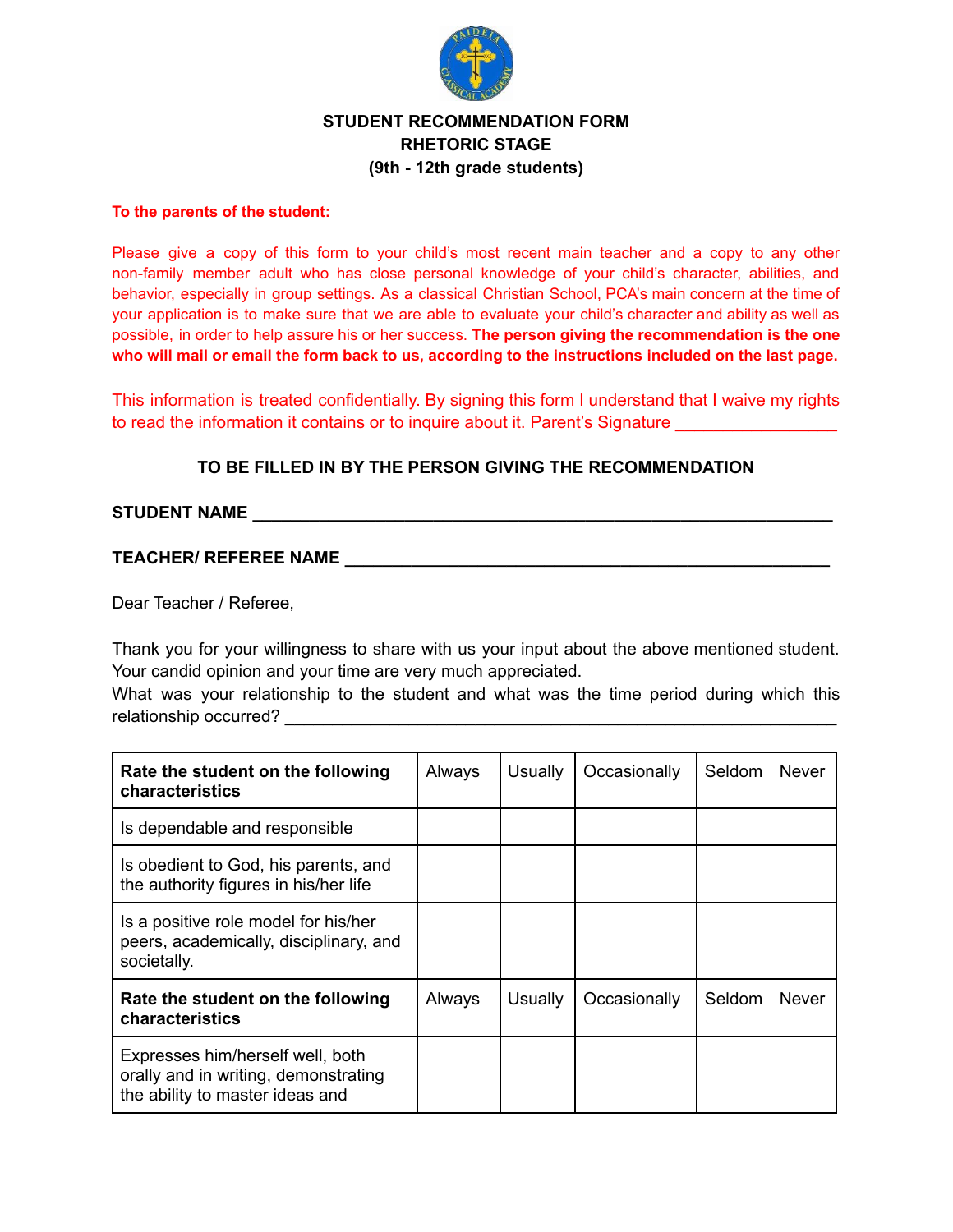

| develop his/her thoughts.                                                                                                     |        |         |              |        |              |
|-------------------------------------------------------------------------------------------------------------------------------|--------|---------|--------------|--------|--------------|
| Works well independently,<br>accomplishing tasks and assignments<br>with little to no supervision                             |        |         |              |        |              |
| Exhibits traits of a good leader,<br>influencing those around him or her to<br>do the right thing                             |        |         |              |        |              |
| Manifests good initiatives and<br>motivations                                                                                 |        |         |              |        |              |
| Uses good judgment when making<br>decisions and acts with maturity                                                            |        |         |              |        |              |
| Is punctual to school and is<br>well-prepared for all his/her classes                                                         |        |         |              |        |              |
| Participates meaningfully in group<br>discussions                                                                             |        |         |              |        |              |
| Is able to discern between logical<br>arguments and emotions                                                                  |        |         |              |        |              |
| Has a clear vision about his or her<br>future beyond high school                                                              |        |         |              |        |              |
| <b>Student's Family</b>                                                                                                       | Always | Usually | Occasionally | Seldom | <b>Never</b> |
| Maintained an honest, open<br>communication with the student's<br>teachers and staff                                          |        |         |              |        |              |
| If issues appeared, worked as a team<br>with the school in order to solve them<br>in the best interest of the student         |        |         |              |        |              |
| Volunteered time, treasure, and talent                                                                                        |        |         |              |        |              |
| Manifested a desire to see the school<br>grow, being cooperative and<br>supportive towards the school's vision<br>and purpose |        |         |              |        |              |

Paideia Classical Academy offers a rigorous and challenging academic curriculum. Do you agree this student would do well in such a setting? \_\_\_\_\_\_\_\_\_\_\_\_\_\_\_\_\_\_\_\_\_\_\_\_\_\_\_\_\_\_\_\_\_\_\_